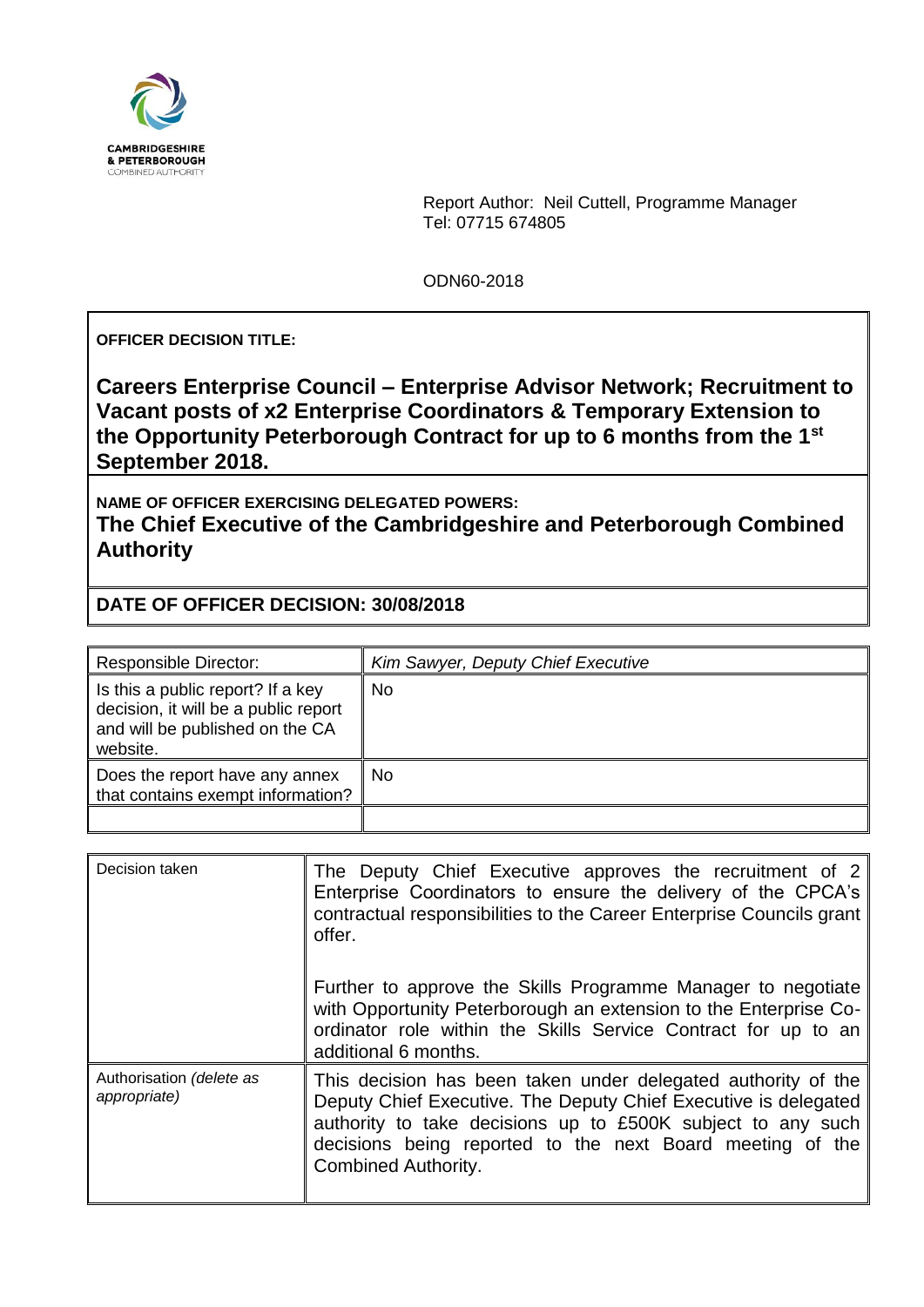

| <b>Background Information</b> | In January 2018, the LEP signed an agreement with The Careers<br>& Enterprise Company to support schools to develop strategic<br>plans that would strengthen their Careers Education, Information,<br>Advice and Guidance activities.                                                                                                                                                                                                                                                                                                                                                                      |
|-------------------------------|------------------------------------------------------------------------------------------------------------------------------------------------------------------------------------------------------------------------------------------------------------------------------------------------------------------------------------------------------------------------------------------------------------------------------------------------------------------------------------------------------------------------------------------------------------------------------------------------------------|
|                               | One of the outcomes of this work is to increase the level of<br>involvement of businesses with schools to shape and deliver their<br>curriculum and support the development of employability skills<br>and transition to work, in particular, stimulating the demand for<br>apprenticeships and other non-academic pathways.                                                                                                                                                                                                                                                                               |
|                               | This has been delivered by LEP/CPCA staff and a network of<br>business volunteers.                                                                                                                                                                                                                                                                                                                                                                                                                                                                                                                         |
|                               | The CEC has offered a grant for three years 2017-2020 which<br>would fund the 5 Enterprise Co-ordinator posts within the<br>LEP/CPCA. This Grant would fully fund one post within the<br>Opportunity Area, and 4 posts to 50%. This cost is up to £25,000<br>per post and requires the other 50% to be match funded by the<br>CPCA. One EC post is fully funded for the Opportunity Area.<br>Therefore 4 of the posts are 50% funded by the CPCA at a total<br>cost of £100,000 per annum. The Contract has 2 years to run, and<br>therefore the anticipated cost to the CPCA is £200,000 over 2<br>years. |
|                               | After the CPCA restructure in July 2018, 2 of these 5 Enterprise<br>Co-ordinator posts are currently unfilled and the work is not being<br>undertaken. Further one post is currently intertwined with the<br>Skills Service Contract with Opportunity Peterborough (A delivery<br>body for economic development within Peterborough). This<br>contract ceases on the 31 <sup>st</sup> August, and was split into 2 functions,<br>the first was a 'skills brokerage' service, and the $2nd$ was the<br>provision of 1 Enterprise Coordinator.                                                               |
|                               | This has led to a meeting between the Chief Executive (CEO), the<br>Director of Business and Skills, and the Director of the CEC to find<br>a solution that would achieve the desired outcomes agreed within<br>the contract and grant offer.                                                                                                                                                                                                                                                                                                                                                              |
|                               | At the meeting the CEO informed the CEC that the CPCA would<br>be looking to create a new company to undertake operational<br>delivery of services, allowing the focus of the CPCA to be<br>strategic. A paper on the options for delivery is being taken to the<br>September Executive Board, and it is highly anticipated that the<br>staff identified within this OKD paper would form part of the new<br>company for delivery of services, and therefore be transferred<br>over. Further the CEO informed that he would seek to extend the                                                             |